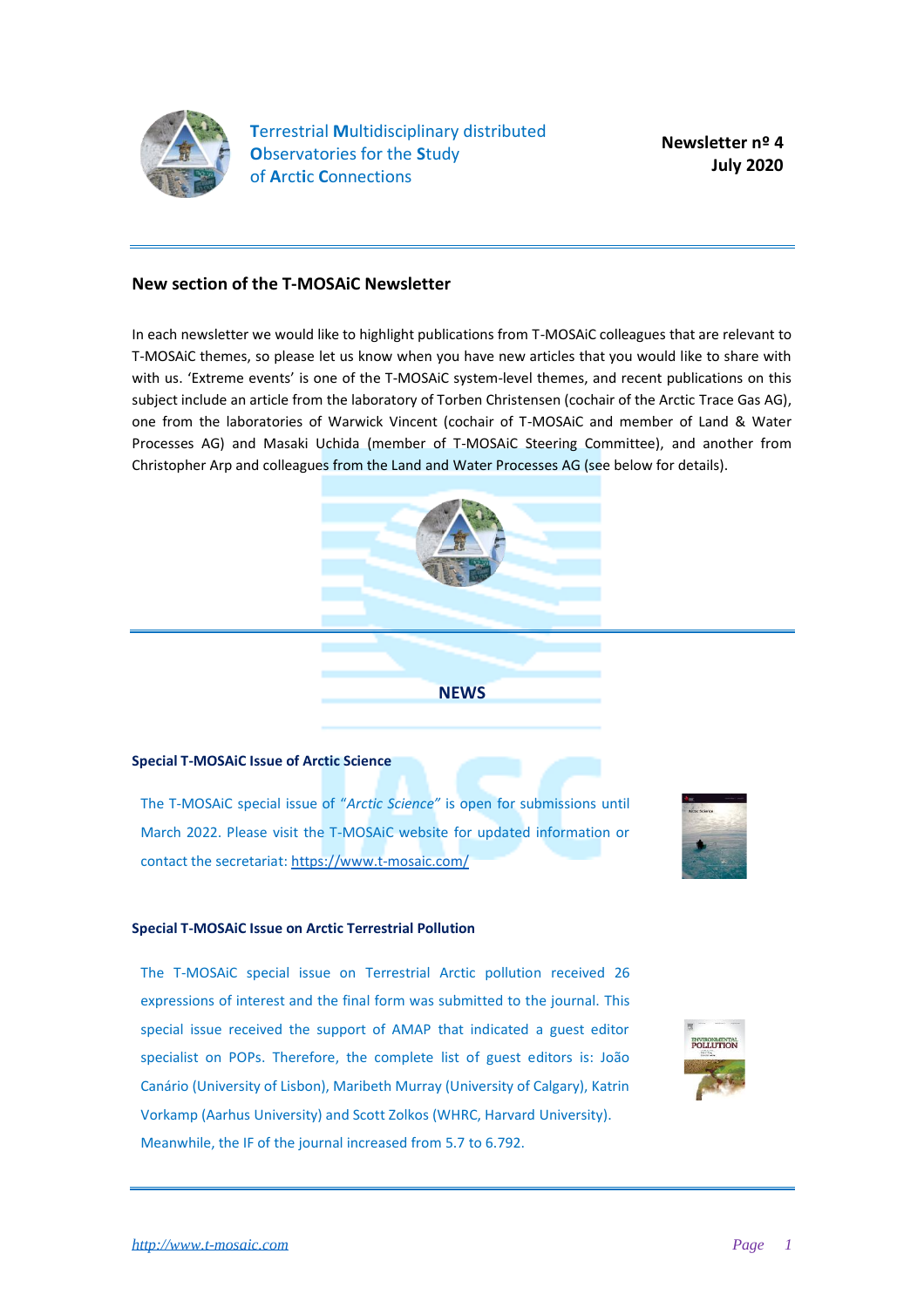## **Partners**

The Polar AOD (aerosol optical depth) network is comprised of an international group of researchers whose primary goal is the characterization of Arctic aerosols via photometric remote sensing (RS) methods. This means the measurement of columnar AOD spectra and the derivation of aerosol abundance, size and species properties (supported by other types of RS retrievals, modelling, etc.). An Arctic night aerosol characterization campaign (ANACC) was carried out in early February of 2020 at Ny Alesund, Svalbard. Starphotometer, moonphotometer and lidar measurements were acquired and a preliminary analysis was carried out to investigate the impact of vortex activity that led to extreme January conditions including an uncommonly cold stratosphere and an unprecedentedly shallow tropopause. The resulting PSCs (Polar Stratospheric Clouds) that eventually enabled record ozone-depletion in March were captured during ANACC (and later, during the March ozonedepletion period, over the PEARL observatory at Eureka, Nunavut, Canada). A follow-up DWD-led lunar photometer intercalibration campaign and workshop is being planned in September 2020 at the Lindenberg Observatory in Lindenberg, Germany, to further analyze comparability of instruments and methods in AOD nighttime retrievals.



#### **CALLS**

The T-MOSAiC/INTERACT call is still open until September 2020. Please consult the T-MOSAiC website if you would like to submit a proposal. The May evaluation for previously submitted proposals is now ongoing



The call for abstracts for the Arctic Change 2020 Meeting is now open until September 8. Arctic Change is organized by our partner ArcticNet and aims to bringing together researchers and partners from around the world to discuss Arctic issues. This year's meeting will be virtual, from December 7 to 10, and several T-MOSAiC related scientific sessions are scheduled. More information is available at: [https://arcticnetmeetings.ca/ac2020/home.](https://arcticnetmeetings.ca/ac2020/home)